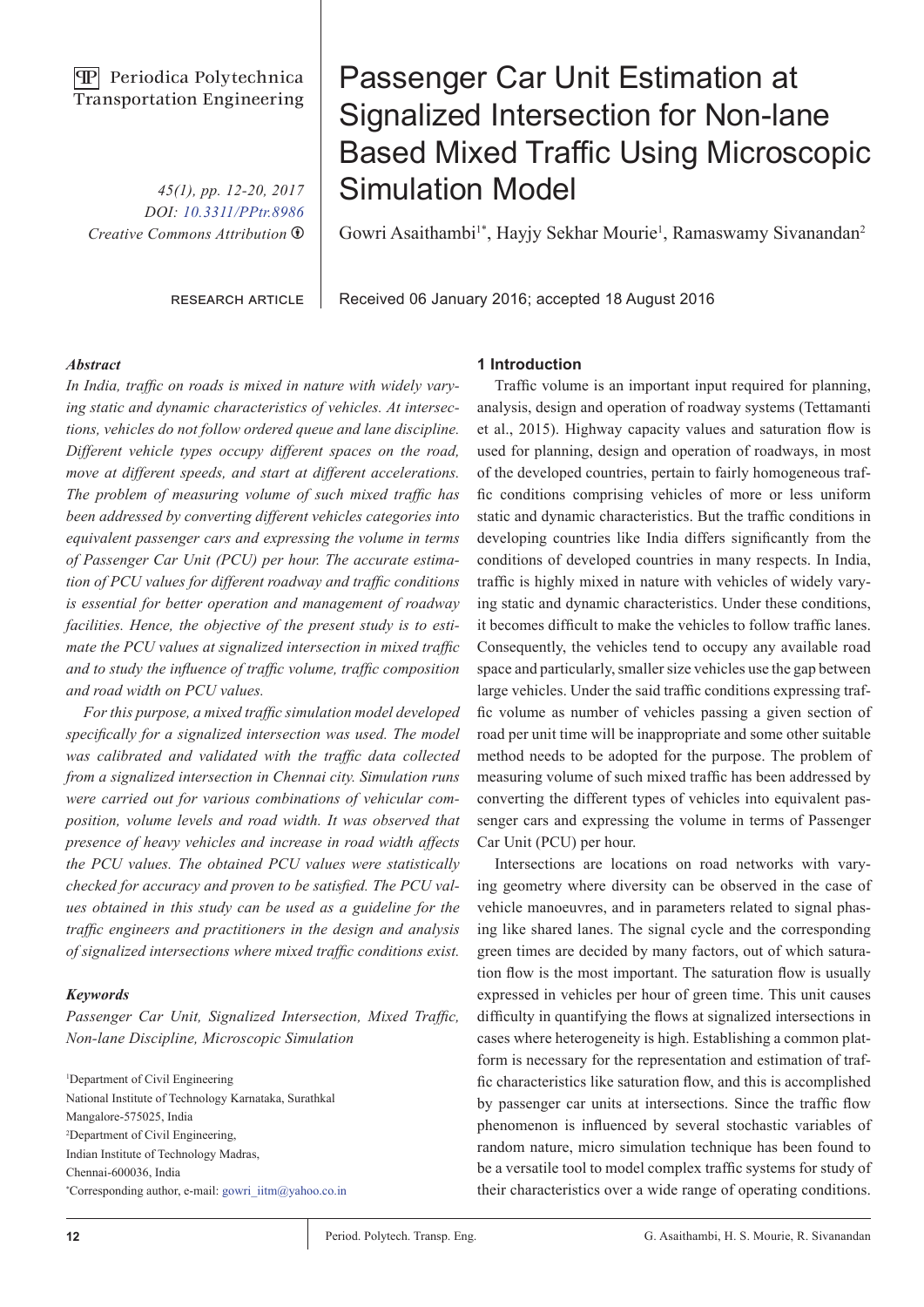This study attempts to develop PCU values by analyzing the typical nature of mixed traffic at signals using a microscopic simulation model with the following specific objectives:

- To estimate the PCU values at signalized intersection using microscopic simulation model
- To study the effects of traffic volume, composition and road width on PCU values
- To check the accuracy of estimated PCU values

The rest of the paper is structured as follows: Section 2 focuses on the detailed review of literature on PCU studies. Section 3 describes the simulation model and the logics. Section 4 explains the calibration and validation of the model from the data collected from a signalized intersection in Chennai city, India. Section 5 describes the procedure for determination of PCU values for the signalized intersection and also, discuss about the effect of volume, composition and road width on PCU values. Section 6 explains the procedure for checking the accuracy of PCU values followed by summary and conclusions section.

## **2 Review of Earlier Studies**

From the literature review, it was found that there are various approaches available for estimation of PCU values for mixed traffic conditions such as time headway method (Saha et al., 2009), simulation method (Arasan and Krishnamurthy, 2008), regression method (Adams et al., 2014), optimization method (Radhakrishnan and Mathew, 2011) and other methods (Shalini and Kumar, 2014). Arasan and Vedagiri (2006) estimated the saturation flow based on classified count and studied the effect of width on saturation flow using a simulation model. Radhakrishnan and Mathew (2011) analyzed saturation flow at a microscopic level. In this paper, a new model for saturation flow is developed and PCU values are estimated using the optimization method. The emphasis of this paper is more on the methodology for obtaining dynamic PCU values and saturation flow model than on the PCU values and the model themselves. Arasan and Arkatkar (2008) studied the effect of volume and road width on PCU of vehicles under mixed traffic on mid-block sections using a simulation model. The problem of measuring traffic volume is discussed and the PCU estimation is done based on speeds. The PCU values estimated for different types of vehicles, for a wide range of traffic volume and roadway conditions, have proven that the PCU value of a vehicle significantly changes with change in traffic volume and width of roadway.

Parvathy et al. (2013) compared two methods (time headway method and regression method) for estimation of PCU values. Firstly, an attempt was made to learn the characteristics of mixed traffic flow at signalized intersections and then an empirical study was carried out to determine the PCU values for various types of vehicles. They concluded that for signal design purpose or to determine the saturation flow rate, PCU values applicable to current conditions need to be developed

instead of depending on the old PCU values given in Indian Road Congress (IRC) code. Adnan (2011) described whether the passenger car equivalent factors used in mixed traffic environment are the right numbers. PCE factors are estimated based on four methods such as time headway based method, traffic stream speed based, method based on multiple regression analysis and headway and values obtained are compared with each other. Out of the four methods the time headway method and speed method are found to be more appropriate. However further investigations are recommended to be necessary to examine behaviour of different type of vehicles, which may lead to appropriate values of PCE factors.

The review of literature reveals that PCU studies were carried out mostly for mid-blocks and only limited studies on signalized intersections were done under mixed traffic conditions. However, there are only few attempts to study the impact of various factors such as traffic volume, road width and composition on PCU studies. Hence, the present study focuses on estimation of PCU values at signalized intersection using microscopic simulation model and to study the influence of traffic volume, composition and road width on PCU values.

#### **3 Simulation Model**

The road traffic in India is highly mixed comprising vehicles of wide ranging static and dynamic characteristics and all vehicles share the same road space. There is a lack of lane discipline and vehicles occupy any lateral position on the road depending on the availability of space. The available simulation model (Asaithambi et al*.,* 2009) specifically developed for a signalized intersection under mixed traffic conditions was used. The model was implemented in  $C^{++}$  programming language using Object Oriented Programming (OOP) concepts. Basic logical aspects involved in the program (Fig. 1) are explained in the following sections:

#### **3.1 Vehicle Generation**

Vehicles are generated at the starting point of the simulation road stretch based on semi parametric distribution. The type of vehicle is identified based on a random number generated and compared with the cumulative composition of each type of vehicle. The generated vehicle is assigned with the type of turning movement (straight through, left turning and right turning vehicles) by generating a random number and compared with the cumulative composition of each type of turning movement. The generated vehicle is assigned with free speed. The speed of vehicles on the simulation road stretch is based on two assumptions: (a) vehicle speeds will not be allowed to exceed their free speeds in the entire stretch, and (b) the vehicles are entering the simulation stretch at their free speeds. The free speeds of vehicles follow normal distribution. The standard normal deviates are generated using Box-Muller transformation method.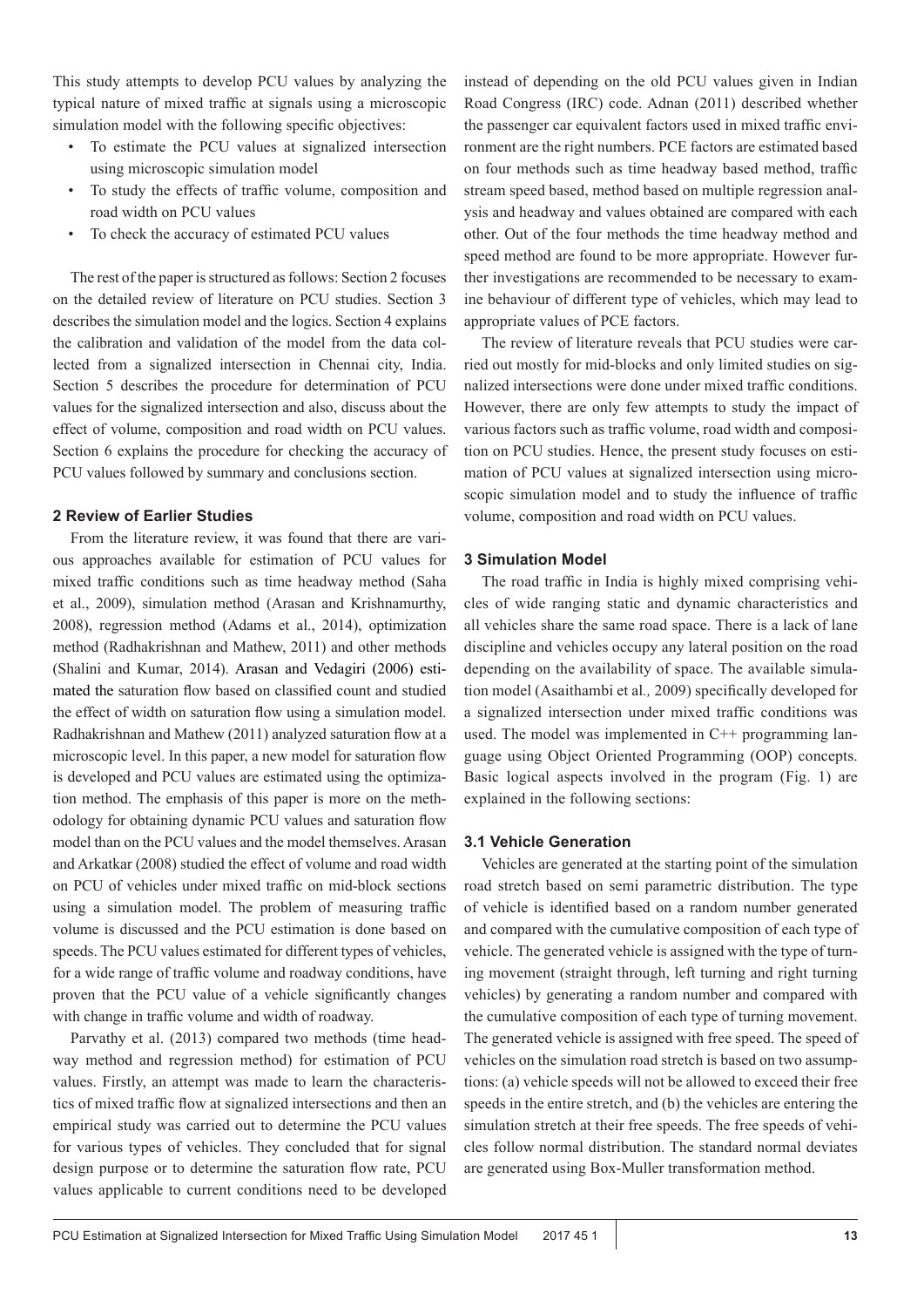

**Fig. 1** Overview of the Simulation Framework

#### **3.2 Vehicle Placement**

Vehicle placement is based on availability of longitudinal and transverse spacing's. Vehicles can move more freely and faster nearer to the median. So, they are placed from right edge to left edge of the road stretch. Longitudinal and transverse spaces of vehicles are determined based on their current speeds. The vehicles check the longitudinal and transverse spaces progressively from right edge to left edge of the road stretch. The vehicle first looks for longitudinal and transverse spaces in right most section of the road stretch. If spaces are inadequate, it looks for similar spaces towards the left. If spaces are insufficient here too, then the subject vehicle reduces its speed to that of its leader based on car following rule. Again, similar checks for spaces are made, beginning from right-most edge.

#### **3.3 Vehicle Movement**

In this simulation model, vehicle accelerates up to free speed if there is no slow vehicle in front of it. The position of vehicle is updated based on the equations of motion.

When there is a slow moving vehicle in front of the subject vehicle overtaking logic is invoked. Left or right overtaking is performed based on the position of centre line of overtaking vehicle. If the centre line of the overtaking vehicle is on the right side of the centre line of the overtaken vehicle, then the overtaking vehicle looks for availability of transverse and longitudinal spaces on the right side of the overtaken vehicle. If spaces are adequate on the right side, right overtaking is performed; if not, the overtaking vehicle looks for availability of

such spaces on the left side, and if available, left overtaking is performed. If lateral spacing is inadequate on both sides, overtaking is not performed and car following logic is invoked. In car following logic, the speed of the subject vehicle is reduced to the speed of lead vehicle, maintaining a safe spacing from it.

## **3.4 Vehicle Accumulation**

When the vehicles approach the intersection, their behavior is based on the direction and status of signal (red or amber or green). If the intersection signal is red, the vehicles arriving near the intersection accumulate on the road based on the avail¬ability of spacing and type of turning movement. Logic used in the accumulation process is based on the assumption that vehicles will try to occupy positions as closer to the stop line as possible. Since vehicles in mixed traffic do not generally stick to their lanes, left turning, straight through and right turning vehicles accumulate on the approach haphazardly, ignoring designated lanes. The vehicles are placed on the road to occupy logical positions starting from the left side of the road, except right turning vehicles. If the signal is amber, then those vehicles which have already entered the intersection accelerate and clear the intersection. The vehicles which are before the stop line will start to decelerate based on their deceleration rates.

#### **3.5 Vehicle Dissipation**

If the intersection signal is green, vehicles waiting at the intersection approach start dissipating. Initially, the current speed of all the accumulated vehicles is zero. The position of all the vehicles is updated using equations of motion. Three maneuvers are possible for individual vehicles when the vehicles clear the intersection area: free movers, overtakers and followers.

## **4 Model Calibration and Validation**

Data for this study were collected at a signalized intersection in Ashok Nagar intersection, Chennai city, India (Fig. 2). The data was collected using video graphic method during peak periods on three consecutive week days. Traffic composition of the intersection shows that two wheeler proportion is higher (71%) followed by cars (17%) for the observed volume of 4000 veh/h. The total cycle time of the study intersection is 135 seconds and the actual green time available is 55 seconds, amber time is 4 seconds and red time is 76 seconds.

The parameters such as free speeds, deceleration data, dissipation data, longitudinal spacing and vehicle accumulation, have been used to calibrate the model. The model was validated by examining the observed and simulated values of saturation flow (number of vehicles crossing the stop line during saturated green time) for a volume level of 4000 veh/h for 25 signal cycles. Table 1 gives a comparison of simulated and observed values. The critical value of statistic (*t* critical) for 0.05 level of significance and 24 degrees of freedom from standard distribution table is  $\pm 2.064$ . It is seen that the value of *t* statistic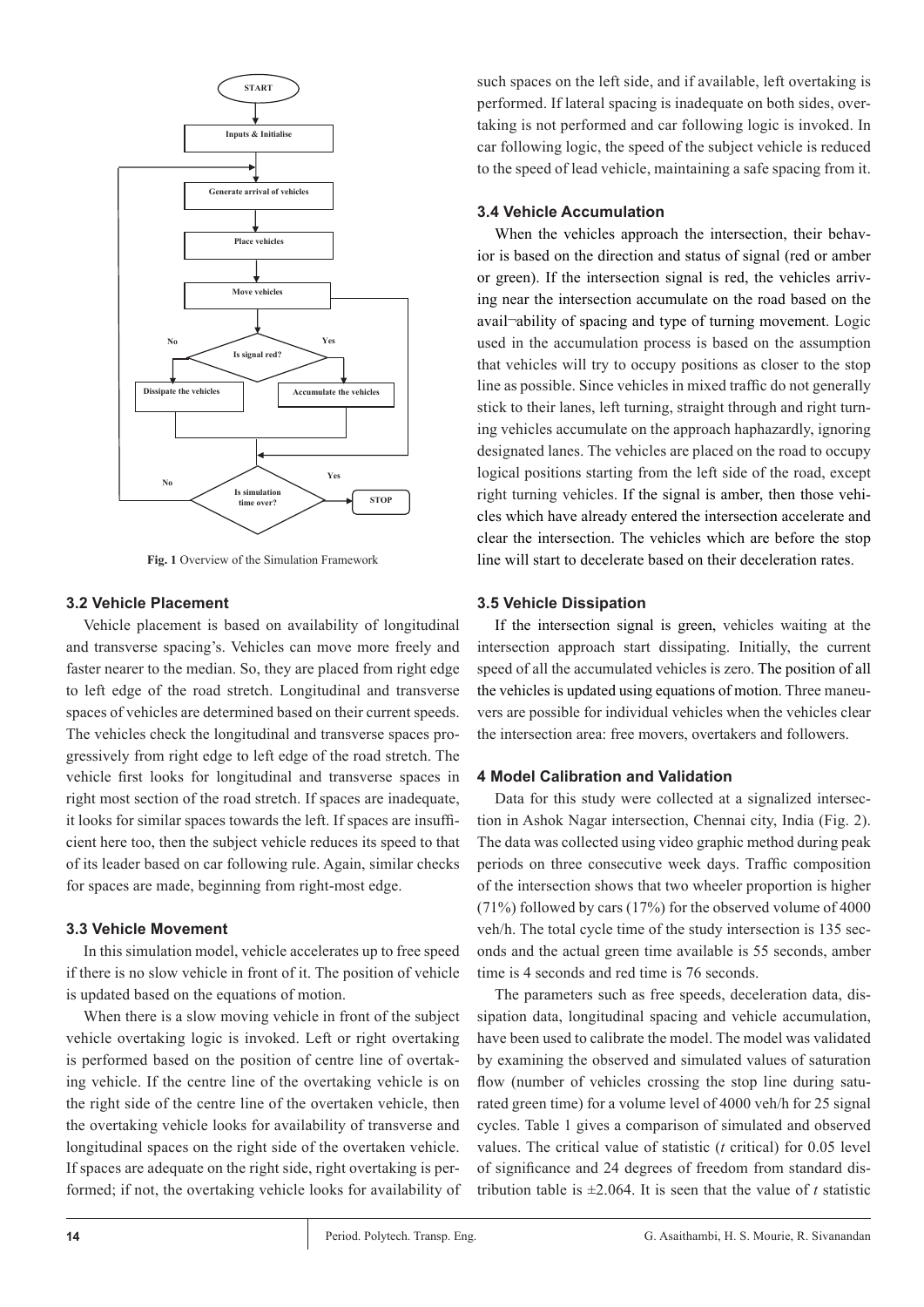

**Fig. 2** Layout of the study intersection located at Chennai city

| values of saturation flow<br><b>Saturation Flow</b> |          |           |                   |  |  |  |
|-----------------------------------------------------|----------|-----------|-------------------|--|--|--|
| <b>Signal Cycle</b>                                 | Observed | Simulated | <b>Difference</b> |  |  |  |
| $\mathbf{1}$                                        | 104      | 124       | 20                |  |  |  |
| $\overline{2}$                                      | 95       | 125       | 30                |  |  |  |
| 3                                                   | 84       | 143       | 59                |  |  |  |
| 4                                                   | 94       | 104       | 10                |  |  |  |
| 5                                                   | 105      | 119       | 14                |  |  |  |
| 6                                                   | 115      | 126       | 11                |  |  |  |
| $\tau$                                              | 118      | 132       | 14                |  |  |  |
| $\,$ 8 $\,$                                         | 110      | 124       | 14                |  |  |  |
| 9                                                   | 114      | 148       | 34                |  |  |  |
| 10                                                  | 138      | 118       | $-20$             |  |  |  |
| 11                                                  | 117      | 139       | 22                |  |  |  |
| 12                                                  | 117      | 123       | 6                 |  |  |  |
| 13                                                  | 132      | 131       | $-1$              |  |  |  |
| 14                                                  | 120      | 122       | $\overline{c}$    |  |  |  |
| 15                                                  | 137      | 131       | $-6$              |  |  |  |
| 16                                                  | 115      | 125       | 10                |  |  |  |
| 17                                                  | 98       | 125       | 27                |  |  |  |
| 18                                                  | 109      | 121       | 12                |  |  |  |
| 19                                                  | 121      | 117       | $-4$              |  |  |  |
| 20                                                  | 135      | 151       | 16                |  |  |  |
| 21                                                  | 178      | 156       | $-22$             |  |  |  |
| 22                                                  | 138      | 157       | 19                |  |  |  |
| 23                                                  | 160      | 124       | $-36$             |  |  |  |
| 24                                                  | 114      | 123       | 9                 |  |  |  |
| 25                                                  | 156      | 128       | $-28$             |  |  |  |
| Sum                                                 |          |           | 212               |  |  |  |

 $d_{\text{mean}}$  = Mean of observed difference = 212 / 25 = 8.48 *t* statistic of observed values,  $t_0 = d_{mean} / (s_d / \sqrt{n})$ , where,  $n =$  no.of observations  $= 25$  $s_d^2 = 11958 / (n-1) = 11958 / 24 = 498.3$ Where  $s_d$  is the standard deviation;  $s_d = 22.32$  $t_0 = d_{mean} / (s_d / \sqrt{n})$ Therefore,  $t_0 = 8.48 / (22.32 / \sqrt{25}) = 1.89$ 

calculated based on the observed data  $(t_0)$  is between the corresponding table values. This shows that the simulated are not significantly different from the observed values.

#### **5 Determination of PCU Values**

The PCU values were estimated using time headway method with the help of simulation model. In this method, headways of the vehicles crossing the stop line of the intersection are used to calculate the PCU values. The following condition should be satisfied to calculate the PCU values by the headway ratio method (Saha et al., 2009). It involves a comparison of two sides of Eq. (1) as below:

$$
h_{c-c} + h_{x-x} = h_{c-x} + h_{x-c} \tag{1}
$$

Where,  $h =$  Average headway of a car followed by a car;  $h_{\alpha}$  = Average headway of a car followed by a type x vehicle;  $h_{xx}$  = Average headway of a type x vehicle followed by a car;  $h_{xx}^{\infty}$ = Average headway of a type x vehicle followed by a type x vehicle.

For those headway samples that do not exactly fulfil the independence condition, a corrective factor needs to be applied. The corrective factor (C) using the least square method is given in Eq. (2):

$$
C = \frac{abcd(w-x-y-z)}{abc + abd + acd + bcd}
$$
 (2)

Where,  $a =$  Number of headways for car following car;  $b =$  Number of headways for car following type x vehicle;  $c =$  Number of headways for type x vehicle following car;  $d$  = Number of headways for type x vehicle following type x vehicle;  $w = Mean$  headways for car following car;  $x = Mean$ headways for car following type x vehicle;  $y = Me$ an headways for type x vehicle following car;  $z =$  Mean headways for type x vehicle following type x vehicle.

Equation (3) represents the adjusted mean headways for a car following a car:

$$
h_{A(c-c)} = U - \frac{C}{No. \ of \ headways \ car \ following \ car}
$$
\n(3)

Where,  $(h_{A(c-c)})$  = Adjusted mean headways for car following  $car; U =$  Uncorrected mean headway; and  $C =$  Correction factor

The adjusted mean headways for vehicle type x following vehicle type x can be represented as in Eq. (4):

$$
h_{A(x-x)} = U - \frac{C}{No. \ of \ headways \ vehicle \ type \ x \ following \ vehicle \ type \ x}
$$
\n
$$
\tag{4}
$$

Where,  $(h_{A(x-x)})$  = Adjusted mean headways for vehicle type x following vehicle type x

Note that passenger car unit for through vehicles compares the headways for a given vehicle type with cars travelling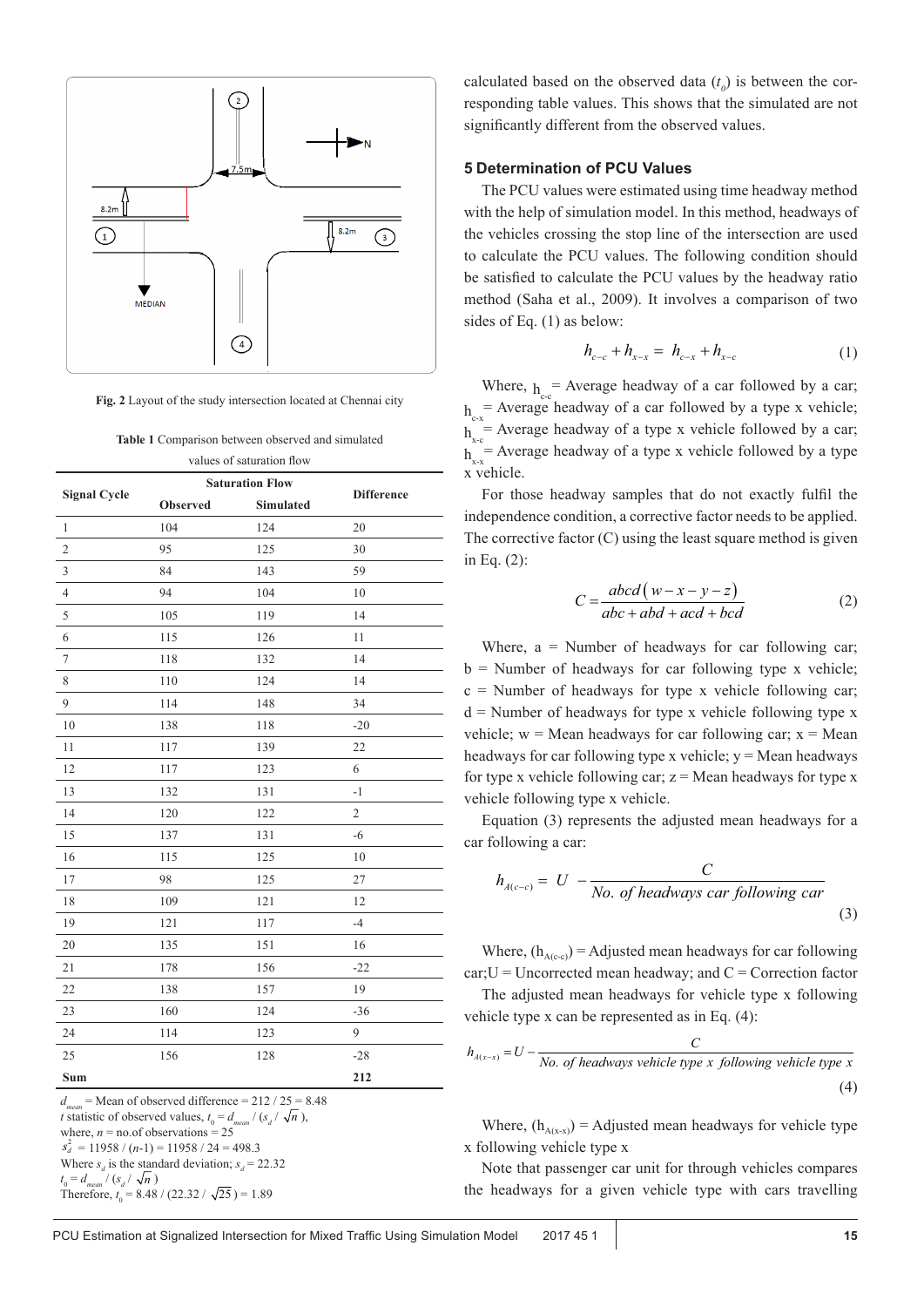straight through the intersection. Hence, the PCU is calculated using Eq.  $(5)$ :

$$
PCU_{(x-x)} = \frac{h_{A(x-x)}}{h_{A(c-c)}}\tag{5}
$$

Where,  $(h_{A(c-c)})$  = Adjusted Mean headway of a car followed by a car;  $(h_{A(x,x)})$  = Adjusted Mean headway of a type x vehicle followed by a type x vehicle.

Table 2 represents the PCU values for observed volumes using the procedure explained above. Comparing the PCU values of IRC values (IRC SP-41, 1994), it can be observed that the values are different and there are variations based on size of vehicle.

| <b>Table 2 Observed values of PCU</b> |                      |     |  |  |  |
|---------------------------------------|----------------------|-----|--|--|--|
| <b>Type of Vehicle</b>                | <b>Current study</b> | IRC |  |  |  |
| Two Wheelers                          | 0.40                 | 0.5 |  |  |  |
| Auto-Rickshaws                        | 0.73                 | 1.0 |  |  |  |
| Light Commercial Vehicles             | 13                   | 1.4 |  |  |  |
| <b>Heavy Vehicles</b>                 | 2.06                 | 3.0 |  |  |  |

The effect of following factors on PCU values were studied using sensitivity analysis:

- 1. Total approach volume: varied from 250 veh/h to 4000 veh/h in increments of 250 veh/h.
- 2. Four level of compositions (Asaithambi et al., 2012)
	- I. Composition 1 (C1):70% two-wheelers (TW), 17% cars, 11% auto-rickshaws (AUTO), 2% heavy vehicles (HV) -observed
	- II. Composition 2 (C2): 50% two-wheelers, 14% cars, 34% auto-rickshaws, 2% heavy vehicles
	- III.Composition 3 (C3): 30% two-wheelers, 50% cars, 15% auto-rickshaws, 5% heavy vehicles
	- IV. Composition 4 (C4): 30% two-wheelers, 45% cars, 10% auto-rickshaws, 15% heavy vehicles
- 3. Three lane widths: 1.Two lane (8.2 m) 2. Three lane (10.5 m) 3. Four lane (14 m)

## **5.1 Effect of Volume on PCU Values**

The PCU values of different categories of vehicles were estimated by simulating traffic flow with different compositions and different lane widths with volume levels varying from 250 veh/h up to the capacity in increments of 250 veh/h. PCU values versus traffic volume for the observed composition 1 and three road widths are plotted and shown in Fig. 3.

The percentage composition of the light commercial vehicles, buses and trucks were lower, so these three vehicle categories are combined and taken as heavy vehicle. It can be observed that for two-wheelers and auto-rickshaws, PCU values increases gradually with increase in traffic volume up to certain volume and after that it starts decreasing for all road

widths and compositions. For all road widths and compositions 1 and 2, PCU values of heavy vehicles, two-wheelers and auto-rickshaws follow the same pattern but for composition 3 and composition 4, the trend is reverse. This is observed due to presence of higher percentage of heavy vehicles in traffic. The graphs plotted between volume and PCU followed a third degree polynomial relation.











c) Road Width-14.0 m

**Fig. 3** PCU Values Vs Volume for Composition 1

## **5.2 Effect of Composition on PCU Values**

From past researches, it is clear that the traffic flow parameters were influenced by the degree of heterogeneity of traffic stream. The change in the traffic condition makes the vehicles to offer varying amount of impedance to the movement of adjacent vehicles in the traffic stream, depending upon the varying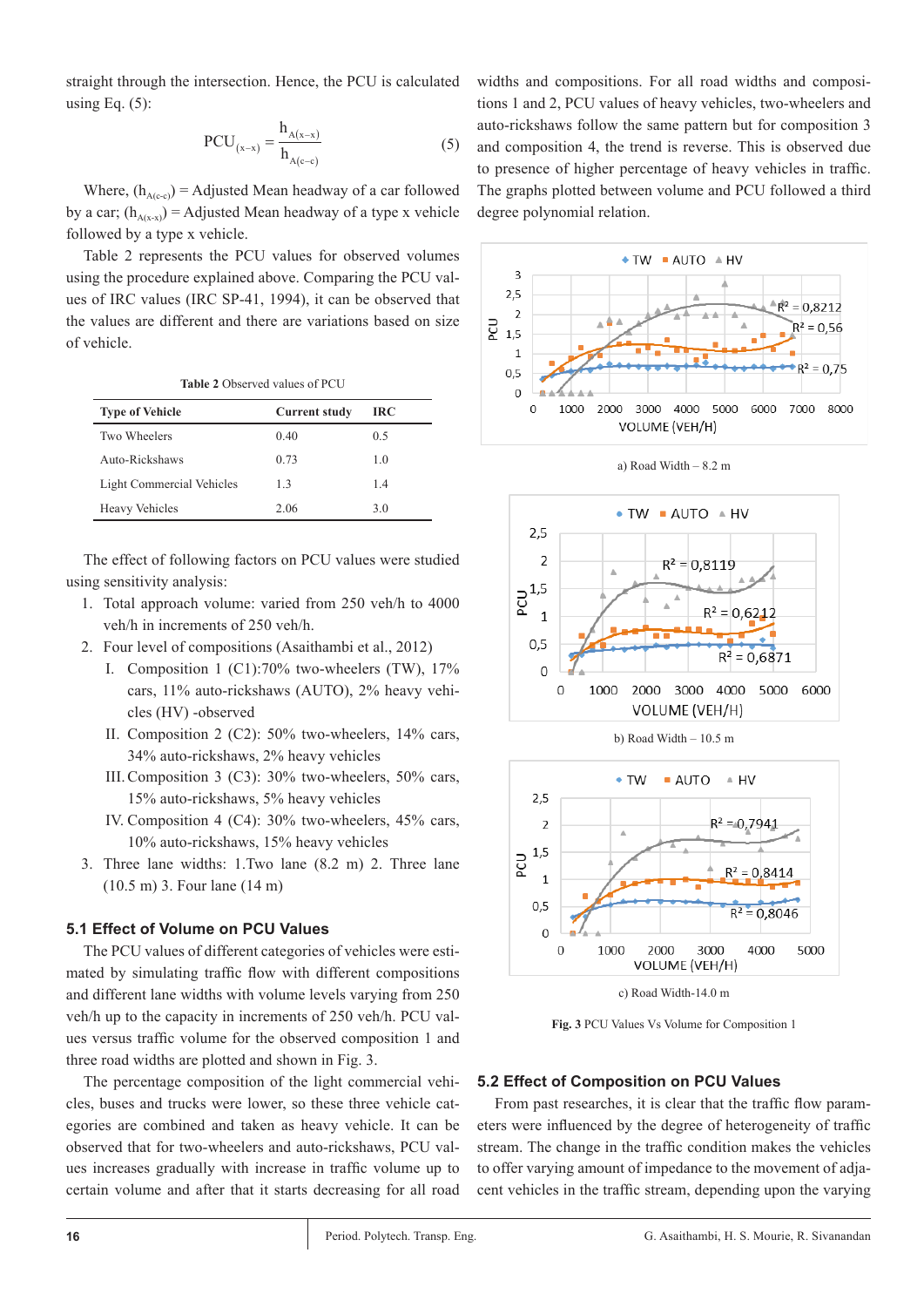





b) Auto rickshaws



c) Heavy vehicles

**Fig. 4** PCU values Vs traffic composition for 8.2 m road width

composition. The PCU values of the different categories of vehicles were estimated by simulating traffic flow with compositions 1, 2, 3 and 4 for different lane widths and varying volume levels. Figure 4 shows the PCU values for various vehicle types for different compositions on 8.2 m road width. Graphs plotted followed a third degree polynomial relation.

In this analysis, it can be seen that the PCU of two wheelers decrease with increase in the percentage of two wheelers (due to higher number of lateral movements by two-wheelers) and increase with increase in percentage of heavy vehicles (due to lower operating characteristics and reduction in number of lateral movements) for all road widths (8.2 m, 10.5 m and 14 m). In compositions 1 and 2, due to larger number of lateral movements of two-wheelers, PCU values are lower compared to compositions 3 and 4, where the PCU values are higher due to larger proportion of heavy vehicles and cars. In case of auto-rickshaws for compositions 3 and 4, PCU values are higher compared to compositions 1 and 2 due to their higher proportion. By comparing the different compositions, it can be said that at higher compositions of heavy vehicles, the PCU values for heavy vehicles are high.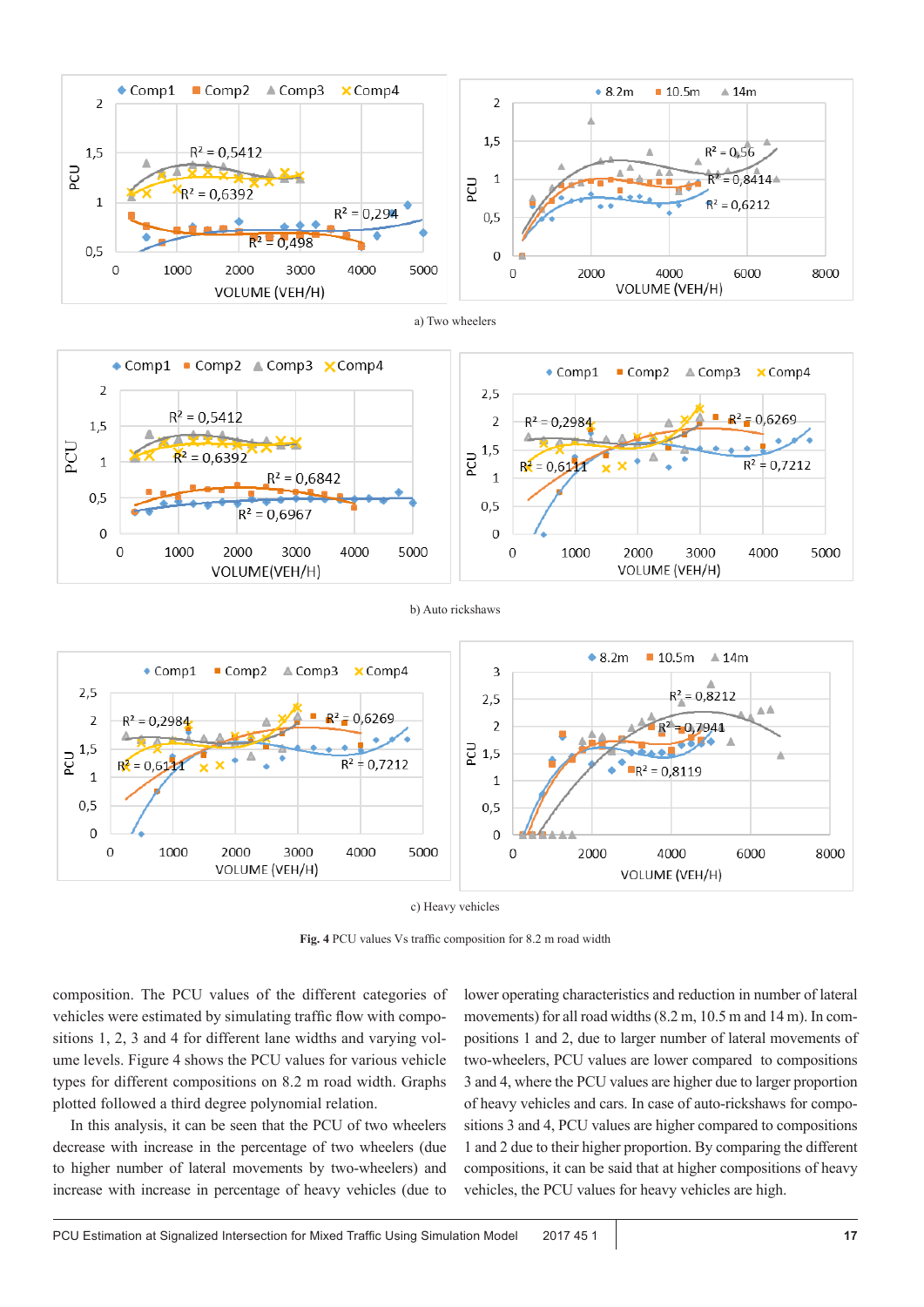#### **5.3 Effect of Width on PCU Values**

Since the capacity of a roadway section varies with its width, the PCU values on these roads needs to be compared based on some common traffic flow criterion. For this purpose, volume is selected as the traffic flow criterion common to different widths of roads. In order to make the above comparison, the PCU values of different vehicle types were estimated for varying volumes (250 veh/h to capacity) corresponding to the composition and road width.

At a given volume level, PCU value of a vehicle type increases with increase in width of road. There has been marginal increase in magnitude of PCU values on 14 m road width when compared to the corresponding values on 10.5 m road. Similarly, there is marginal increase in the PCU values on 10.5 m wide road when compared with 8.2 m road. The relationship between road width and PCU followed a third degree polynomial relation. It was found that for the given volumes, PCU values increase with increase in the width of road space. The reason for this may be attributed to the fact that when vehicles do not follow traffic lanes and occupy any lateral position on the road space, the manoeuvering process becomes relatively easier on wider roads facilitating faster movement of vehicles in turn creating larger gaps. The increase in width of roadway invariably provides relatively higher manoeuvrability for all vehicle types on wider roads.

## **5.4 Multiple Linear Regression Model for PCU Estimation**

The results obtained from simulation model can be used to estimate the PCU values of different classes of vehicles in mixed traffic, given the traffic volume, traffic composition and road width. For each road width, the simulation model was run to get the PCU values of each category of vehicle for each of the four sets of compositions and three levels of road widths. PCU is considered as a dependent variable and variables corresponding to traffic composition and road width were considered as independent variables. The functional relationship is given as follows:

$$
PCUi = ai + bli.TV + b2i. TW + b3i. Car
$$
  
+b4i. AUTO + b5i.HV + b6i.RW (6)

Where PCU*i* – PCU value of the vehicles of class *i*; *TV* – traffic volume in vph; *TW* – the proportion of two-wheelers in %; *Car* - the proportion of cars in %; *AUTO* – the proportion of auto-rickshaws in %; *HV* – the proportion of heavy vehicles in %; *RW* – the road width in m*; b1i, b2i, b3i, b4i, b5i, b6i* –coefficients corresponding to the independent variables.

Different functional forms were tested for regression models and linear regression provided reasonable goodness-of-fit. The results of multiple linear regression models relating the PCU of different vehicle classes to traffic volume, traffic composition and road width corresponding to the goodness of fit are shown in Table 3 indicating that the value of determination coefficient  $(R<sup>2</sup>)$  is high and the models are statistically significant. The model parameters were also found to be statistically significant using the t-test at 5% significance level. When the road width increases, PCU values of vehicles are getting increased for all types of vehicles. When the volume increases, the PCU values are getting decreased in the case of TW and Auto-rickshaws whereas it increases for heavy vehicles. When the proportion of each category of vehicles increase, PCU values are getting decreased generally. The coefficients indicate that PCU value for two-wheeler and auto-rickshaw does not depend on the proportion of cars similarly PCU value of heavy vehicles does not depend on proportion of heavy vehicles.

**Table 3** Regression Model - Estimated coefficients and Statistics

| PCU<br>Value | Variables   | Coefficients | t-stat    | p-value | $R^2$ |  |
|--------------|-------------|--------------|-----------|---------|-------|--|
| TW           | Constant    | 2.07         | 27.192    | 0.000   |       |  |
|              | Volume      | $-0.00002$   | $-3.241$  | 0.001   | 0.90  |  |
|              | TW          | $-0.02$      | $-27.859$ | 0.000   |       |  |
|              | <b>AUTO</b> | $-0.02$      | $-16.160$ | 0.000   |       |  |
|              | HV          | $-0.01$      | $-4.003$  | 0.000   |       |  |
|              | Road Width  | 0.03         | 7.755     | 0.000   |       |  |
| <b>AUTO</b>  | Constant    | 1.77         | 18.222    | 0.000   | 0.77  |  |
|              | Volume      | $-0.00001$   | $-1.793$  | 0.070   |       |  |
|              | TW          | $-0.02$      | $-13.288$ | 0.000   |       |  |
|              | <b>AUTO</b> | $-0.02$      | $-15.415$ | 0.000   |       |  |
|              | <b>HV</b>   | $-0.02$      | $-3.708$  | 0.000   |       |  |
|              | Road Width  | 0.04         | 7.724     | 0.000   |       |  |
| HV           | Constant    | 2.20         | 4.555     | 0.000   | 0.44  |  |
|              | Volume      | 0.00007      | 5.094     | 0.000   |       |  |
|              | TW          | $-0.01$      | $-2.670$  | 0.008   |       |  |
|              | Car         | $-0.01$      | $-1.296$  | 0.200   |       |  |

## **6 Check for Accuracy of PCU Values**

The check for the accuracy of PCU estimates is done by simulating homogeneous (cars-only) traffic and mixed traffic flows for all three road widths and four compositions. For this purpose, cars-only traffic flow and mixed traffic were simulated on 8.2 m wide road space for composition1. The volumes obtained for cars-only traffic was 2670 cars per hour and for mixed traffic was 2680 vehicles per hour. Similarly, the cars-only traffic volume and mixed traffic volumes are generated for all volume levels up to the capacity level for three road widths and four compositions.

The volume of mixed traffic in PCU per hour were obtained by multiplying the number of vehicles in each category with the corresponding PCU values. From the analysis, it was observed that the mixed and homogeneous traffic flow values are closely related to each other indicating PCU estimates made are fairly accurate. To explain the accuracy of estimates on statistical basis, paired t test was done at 5% level of significance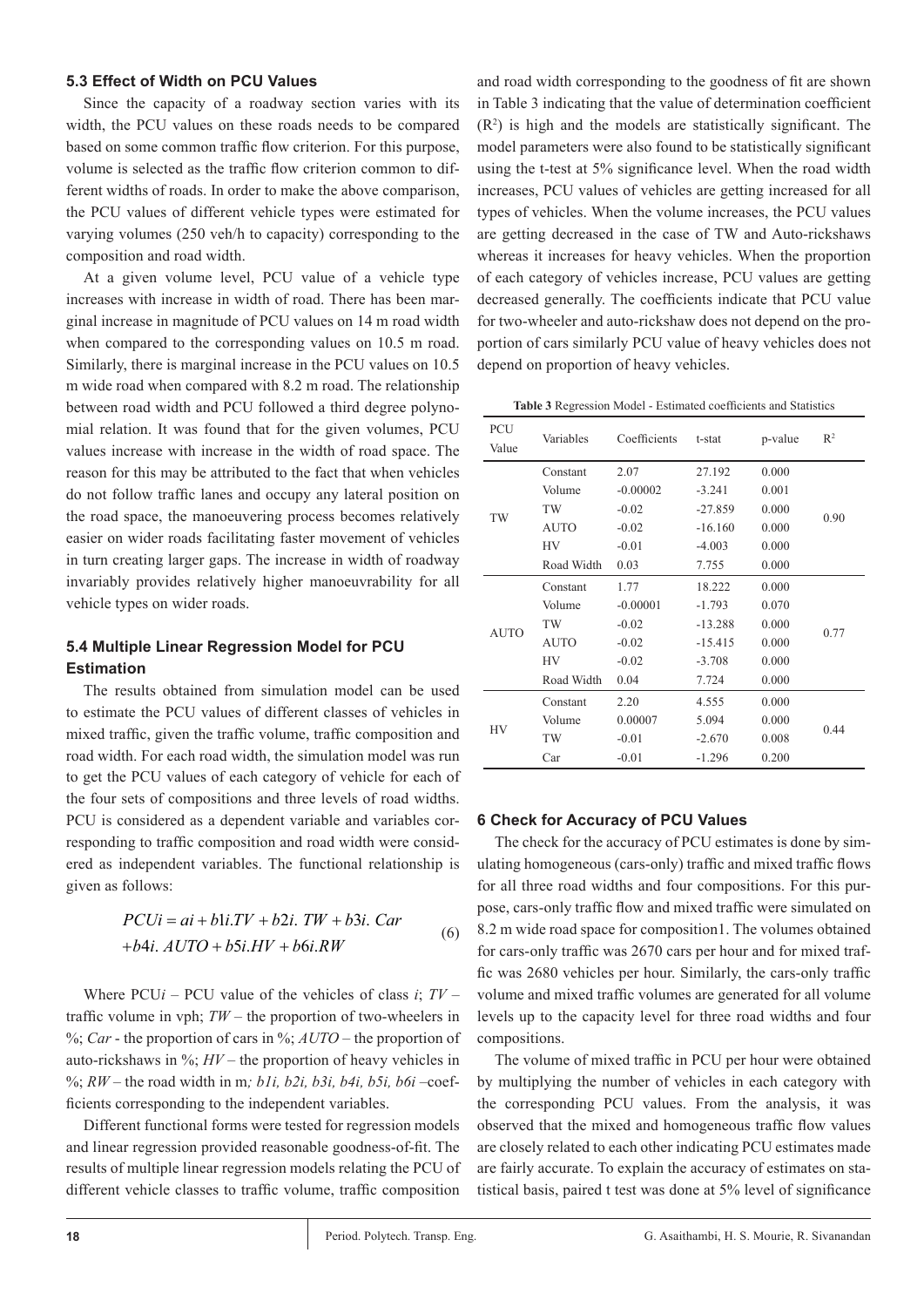by relating the flow in number of cars per hour with the corresponding mixed traffic flow expressed in PCU per hour. Table 4 shows the t test values for different combinations of road width and compositions. From the table, it can be observed that observed t value  $(t_0)$  lies between the range obtained from standard t-distribution table  $(t_{\text{critical}})$  except for cases where lesser headways obtained for autos and heavy vehicles at low volume levels. Based on the statistical test, it was concluded that the estimated PCU values are accurate. This implies that, there is no significant difference between the traffic volumes measured in terms of passenger cars and in PCU.

| Road Width (m) | Composition    | $t_{0}$ | $\rm t_{\rm critical}$ |
|----------------|----------------|---------|------------------------|
|                | C1             | 2.02    | ±2.101                 |
| 8.2            | C <sub>2</sub> | 2.15    | ±2.131                 |
|                | C <sub>3</sub> | $-0.47$ | $\pm 2.201$            |
|                | C <sub>4</sub> | $-2.18$ | ±2.201                 |
|                | C <sub>1</sub> | 1.99    | ±2.201                 |
| 10.5           | C <sub>2</sub> | 2.03    | ±2.110                 |
|                | C <sub>3</sub> | $-2.12$ | ±2.160                 |
|                | C <sub>4</sub> | $-1.42$ | ±2.179                 |
|                | C <sub>1</sub> | 2.20    | ±2.056                 |
| 14             | C <sub>2</sub> | 3.10    | ±2.060                 |
|                | C <sub>3</sub> | $-2.02$ | ±2.093                 |
|                | C <sub>4</sub> | $-2.03$ | $\pm 2.093$            |

#### **7 Summary and Conclusions**

A microscopic simulation model is used to estimate the passenger car units (PCU) for different types of vehicles at signalized intersections in mixed traffic using the time headway ratio method. The model was calibrated and validated with the field data collected at a signalized intersection located in Chennai city, India. PCU values for three vehicle categories such as two wheelers, auto rickshaws and heavy vehicles were estimated. Then, the effect of traffic volume (low volume to high volume), composition (four levels) and road width (8.2 m, 10.5 m and 14 m) on PCU values were studied. A multiple linear regression model was developed to predict the PCU values of each class of vehicle for known traffic volume, composition and road width. The check performed to ascertain the accuracy of the PCU estimates (by comparing the flow of cars only and the PCU equivalent of mixed traffic) for different compositions and road widths indicate that the estimates are fairly accurate. The key conclusions drawn based on this study are:

- 1. The PCU estimates obtained for the different types of vehicles of mixed traffic and wide range of traffic volume levels indicate that the PCU value of a vehicle significantly changes with change in traffic volume.
- 2. It was found that at low volume levels, the PCU value

of vehicles increases with increases in traffic volume, whereas under higher volume conditions the PCU value decrease with increase in traffic volume.

- 3. From the study of effect of compositions on PCU, it was observed that the values of PCU values are affected as the percentage of heavy vehicles increase.
- 4. The study of effect of road width on PCU values indicate that for any vehicle type in mixed traffic, the PCU value increases with increase in the width of road space.

The study findings concluded that PCU values of a vehicle type has to be treated as a dynamic value rather than a static value. The dynamic PCU estimates obtained from this study will be useful to estimate the capacity of signalised intersections with similar roadway and traffic characteristics under Indian traffic conditions. Also, these insights will be useful to the traffic engineers and practitioners in studying the variations of saturation flow and capacity at a signalized intersection.

#### **References**

- Adams, C. A., Zambang, M. A. M., Boahen, R. O. (2014). Passenger car unit values for urban mixed traffic flow at signalized intersections on two lane dual carriageways in the Tamale metropolis, Ghana. *International Journal of Engineering and Science*. 3(5), pp. 41-49.
- Adnan, M. (2014) Passenger car equivalent factors in heterogeneous traffic environment – are we using the right numbers? *Procedia Engineering.* 77, pp. 106 – 113.<https://doi.org/10.1016/j.proeng.2014.07.004>
- Arasan, V., Arkatkar, S. (2008). Micro simulation study of effect of volume and road width on PCU of vehicles under heterogeneous traffic. *Journal of Transportation Engineering.* 136(12), pp. 1110-1119. [https://doi.org/10.1061/\(ASCE\)TE.1943-5436.0000176](https://doi.org/10.1061/(ASCE)TE.1943-5436.0000176 )
- Arasan, V. T., Krishnamurthy, K. (2008) Effect of traffic volume on PCU of vehicles under heterogeneous traffic conditions. *Road and Transport Research Journal*. 17(1), pp. 32–48.
- Arasan, V. T., Vedagiri, P. (2006) Estimation of saturation flow of heterogeneous traffic using computer simulation. *ECMS 2006 Proceedings.* (Borutzky, W., Orsoni, A., Zobel, R.). pp. 393-398. European Council for Modeling and Simulation. Bonn, Germany, May 28-31, 2006. <https://doi.org/10.7148/2006-0393>
- Gowri, A., Venkatesan, K., G, Sivanandan, R. **(**2009) Object-oriented methodology for intersection simulation model under heterogeneous traffic conditions. *Advances in Engineering Software*. 40(10), pp. 1000-1010. <https://doi.org/10.1016/j.advengsoft.2009.03.015>
- Gowri, A., Kanagaraj, V., Srinivasan, K., Sivanandan, R. (2012) Characteristics of mixed traffic on urban arterials with significant volumes of motorized two-wheelers: role of composition, intraclass variability, and lack of lane discipline. *Transportation Research Record*. 2317, pp. 51–59. <https://doi.org/10.3141/2317-07>
- IRC SP 41(1994) Guidelines for the design of at grade intersections in rural and urban areas. Indian Road Congress, India.
- Parvathy, R., Sreelatha, T., Koshy, R. .Z. (2013) Development of new PCU values and effect of length of passenger cars on PCU. In: International Conference on Energy and Environment 2(1), pp. 344-351.

URL: http://www.ijirset.com/upload/2013/special/environmental/46\_ DEVELOPMENT.pdf